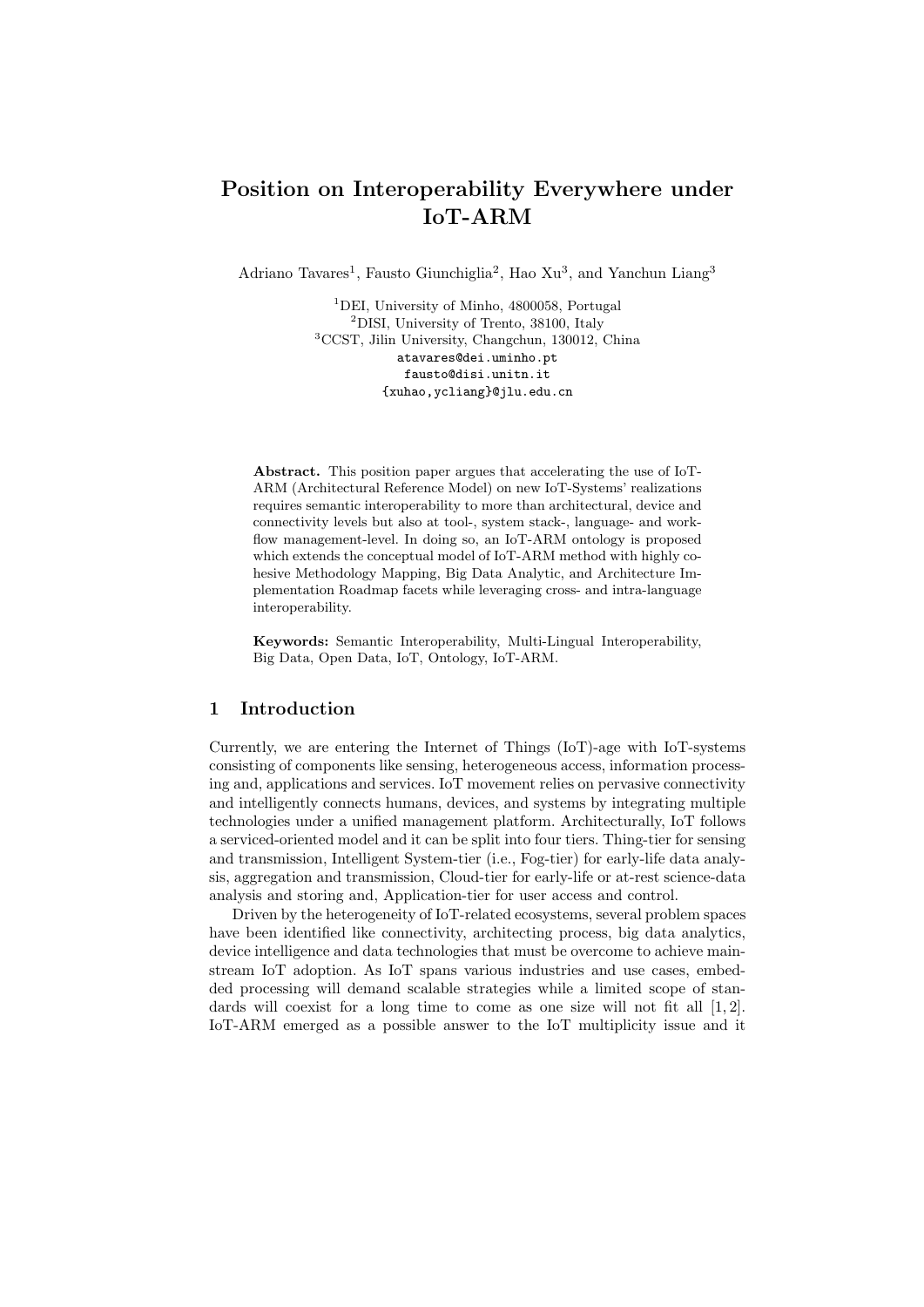started by creating the IoT Reference Model (IoT-RM) to promote a common understanding, followed by the IoT Reference Architecture (IoT-RA) that describes essential building blocks and design choices to deal with conflicting quality attributes like functionality, performance, deployment and security [3, 4]. IoT-ARM approaches a loosely-coupled interoperability at connectivity- and semantic-level and it relies on the semantic technology to apply interoperability at architectural-level through the IoT Domain Model and IoT Information Model. It also addresses connectivity interoperability using a service-oriented communication model leveraged on the ISO OSI 7-layer model and it aims at highlighting those peculiar interoperability aspects inherent to the interoperation among different stacks, which are called interoperability features. Furthermore, it builds variation points into the software, and uses standard extension points, e.g., using standardized protocols and gateways to enable brownfield deployment [3].

From our point of view, IoT-ARM presents some drawbacks that are decelerating its use on new IoT-Systems' realizations such as:

- It only partially addresses device technology issues as its focus is only on the software stack (i.e., it does not address the whole system stack).
- Its Architecting Process is too generic and so, several projects instead of following IoT-ARM from the ground up try to show at the end of their architecture realizations how do they map to the IoT-ARM (e.g., [5]).
- It does not explicitly promote the interplay of IoT with Big Data as its main focus goes to IoT applications for track, command, control and route (TCC&R) purposes.

### 2 Our Approach

Our approach aims at designing a modular ontology to assist in IoT-ARM Architecting Process (i.e., IoT-ARM ontology) as an instance of UKC  $[6, 7]$ . The UKC domain, concept, and entity type cores will be extended by terminology specific to a new field of study, in order to assist semantically the IoT-ARM Architecting Process which is denominated IoT-ARM ontology. Basically, IoT-ARM ontology is a synthesis of ontologies proposed in [8, 9], extended with the Methodology Mapping facet to accommodate IoT-ARM methodology agnosticism and Big Data Analytic facet to enable interplay of IoT with Big Data. Extending IoT-ARM with the idea of Everywhere Interoperability based on a scalable semantic schema built as an instance of UKC will leverage:

- Multi-Lingual Interoperability at both cross-language and intra-language levels. Cross-language interoperability among several languages will enable their entrance into the "Open Big Data Age" while intra-language interoperability allows the use of multiple terms denoting the same concepts or more specific/general terms.
- Declarative design of a semantic and scalable whole design stack for easy customization at each IoT tier and better addressing the increasing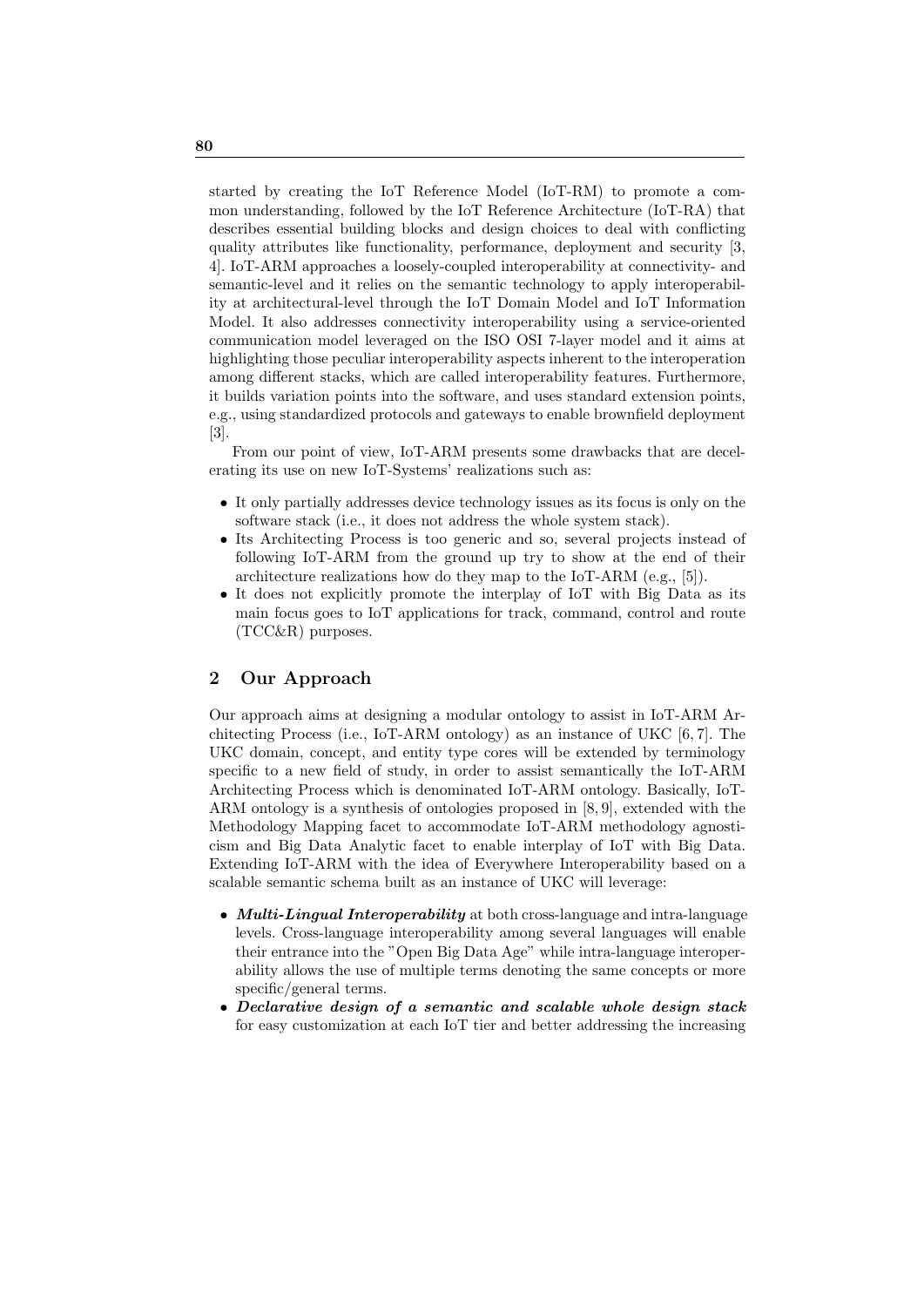intelligence, security, safety, communication, timeliness, area, and power issues. The Architectural Description facet is extended with specific sub-facets representing the required knowledge for co-design strategies and propagation effects among the stack layers while the Architecture Design facet with a technological design flow sub-facet for the whole stack design. All entities including tools (e.g., design, simulation, synthesis tools) are declaratively and semantically tagged for the purpose.

- **Semantic collaborative system design chain according to known work**flow reference model dictated by industry horizontalization. The Architecture Implementation Roadmap facet is extended with a business collaboration workflow sub-facet embedding industry chain management knowledge.
- Big Data Analytic Reference Architecture to model Big Data Analytics space problem in terms of several levels of heterogeneity involved on its architecting and design process, at analytical types, use cases scenarios, location of analytic technology, analytic techniques, type of actionable intelligence and visualization, sources and type of data, technological platforms, spectrum of analytical workloads, etc.

To support the proposed multi-level interoperability, we are using SCROLL NLP and UKC frameworks developed by the KnowDive team at University of Trento. Following the UKC's so-called faceted approach to ontological modeling, the IoT-ARM ontology is extended by a large number of concepts (e.g., Sw, Hw and Simulation components, views, tactics, design choice, perspectives, quality attributes, system, design stack, design flow), entities (e.g., Linux, Windows, FreeRTOS, OSGi framework, ARM Cortex-M3, MPSoC, Hadoop, Oracle, Open-Stack, VMWare, Cassandra, Simulink, Modelica), and highly cohesive facets (e.g., Methodology Mapping, Architectural Description, Architectural Requirements, Architecture Design, Architecture Implementation Roadmap). SCROLL NLP has been extended to support several languages by collecting linguistic resources, adapting and integrating them into a processing pipeline.

Following standardization on ontology leverages abilities of a gradually growing IoT-ARM environments (i.e., by skipping out of the "Standard War"), mapping of different vendors/providers technologies to the IoT-ARM, tooling enablement from different vendors/providers to the IoT-ARM environment and ready-made ecosystem of partners, thus enabling IoT-Systems' realizations of several and different use cases scenarios. After populating IoT-ARM ontology with several catalogs of entities divided by categories and semantically tagged with their properties and constraints, tools for managing templates of system stack and development flow through functionalities such as creation, instantiation, configuration, validation and deployment are designed and implemented. A team of experts in a given IoT application domain can create templates for specific applications and use cases scenarios (i.e., enabling some kind of application guidance) and populate the associated catalogs after validation. Furthermore, they specify mapping strategies described as semantics rules to associate tactics to design choices and then add them to the IoT-ARM tactic and design choice catalog. Later a user can instantiate existing template seeds from the catalog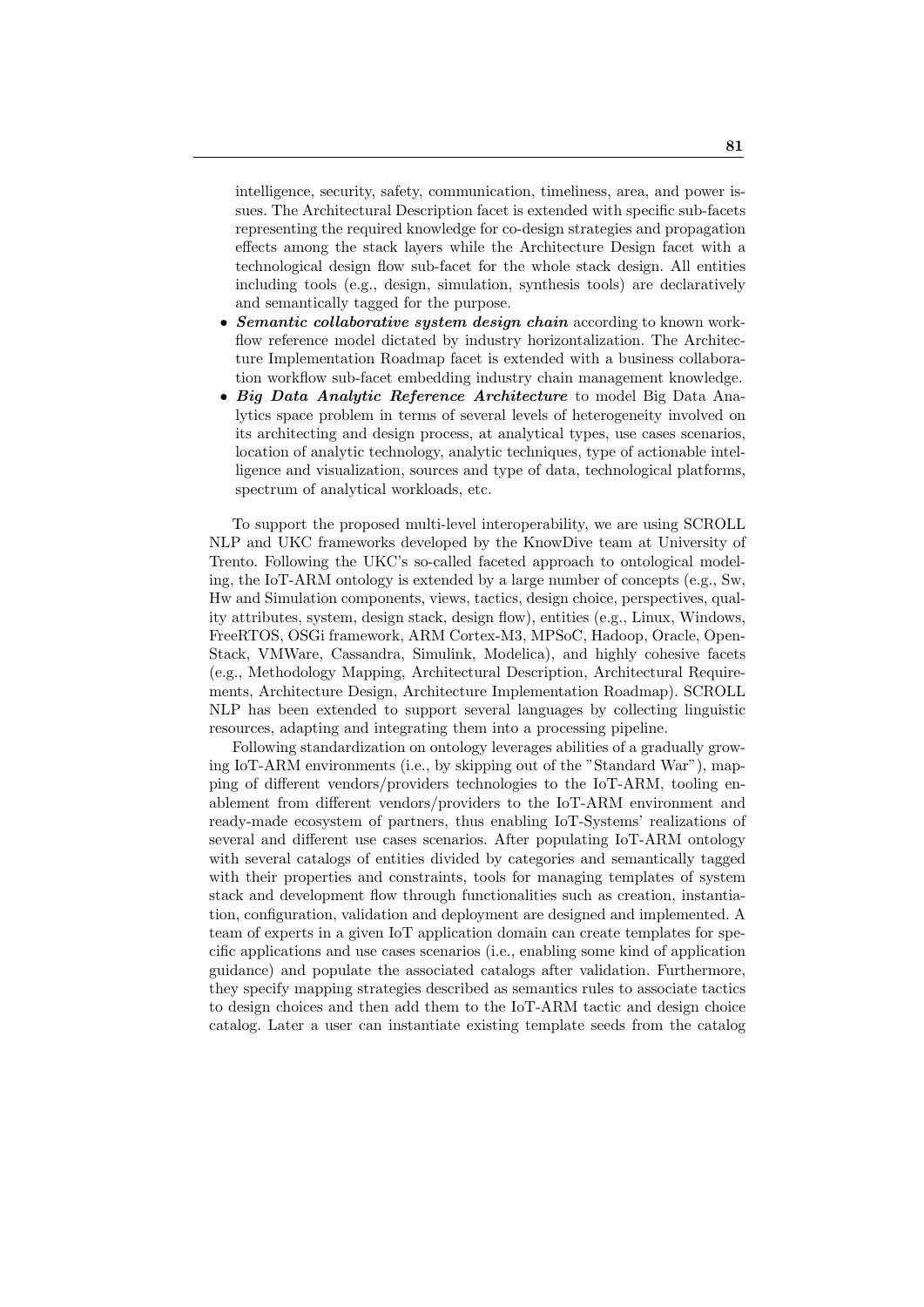for his/her new IoT system realization. If a template contains abstract components/tools, then the component/tool catalog is queried to find a valid bind.

Several reasoners will be implemented to: (1) reason about the design space, (2) assist in the creation of design flows and system stacks, (3) reason about components' constraints and tool's characteristics and propagate them through the development flow and system stack structures and (4) reason about the matching between a development flow and a system stack. After reasoning about the design space and identifying all valid instances of system stack, a virtual prototyping environment can be built to explore such solution space. Such environment is a specialization or specific instance of the development flow to carry out mixedsimulation, including the dynamics of the physical process using tools such as Simulink or Modelica which are possible entities of IoT-ARM ontology populated into the catalog of tools. According to the IoT-ARM architectural description, a reasoner will be provided for each qualitative requirement to find a perspective associated with it and also to select tactics based on the functional requirements and architectural constraints. Finally, semantics rules are proposed to prioritize the way that perspectives will be applied to views as not all perspectives have equal effect on all views.

## 3 Opportunities Addressed

By extending IoT-ARM ontology to be more focused on main IoT current issues faced by new IoT-related system realizations, such as, technical, architecture, hardware, privacy and security, standard and business challenges, the conceptual model of IoT-ARM method is improved by tackling its poor methodological completeness and application guidance as pointed in [10] while promoting:

- Multi-sourced and multi-lingual big data analytics supporting real-time open data.
- Interoperability at stakeholder-level while mitigating IoT market fragmentation and industry disjointed tooling ecosystem.
- 3C (Computing, Control and Communication)- and 3S (Scalability, Security and Safety)-convergences in the new 'Cloud + Edge' computing paradigm through a holistic collaborative design chain approach encompassing enddevice, connectivity layer, gateway, and services running in the cloud with design metrics or quality attributes factored in at every level.
- Some level of automation and application guidance to the IoT-ARM architecting process by approaching semantic whole system stack as well as semantic design flow with interoperability at tool-level.

Acknowledgments. The authors would like to acknowledge the assistance of Drs. Gabor Bella, Feroz Farazi and Enzo Maltese at the University of Trento, and PhD students Sandro Pinto and Paulo Garcia at the University of Minho, for their useful discussions and efforts on writing related proposals. The first author is grateful to the support of FCT - Fundação para a Ciência e Tecnologia